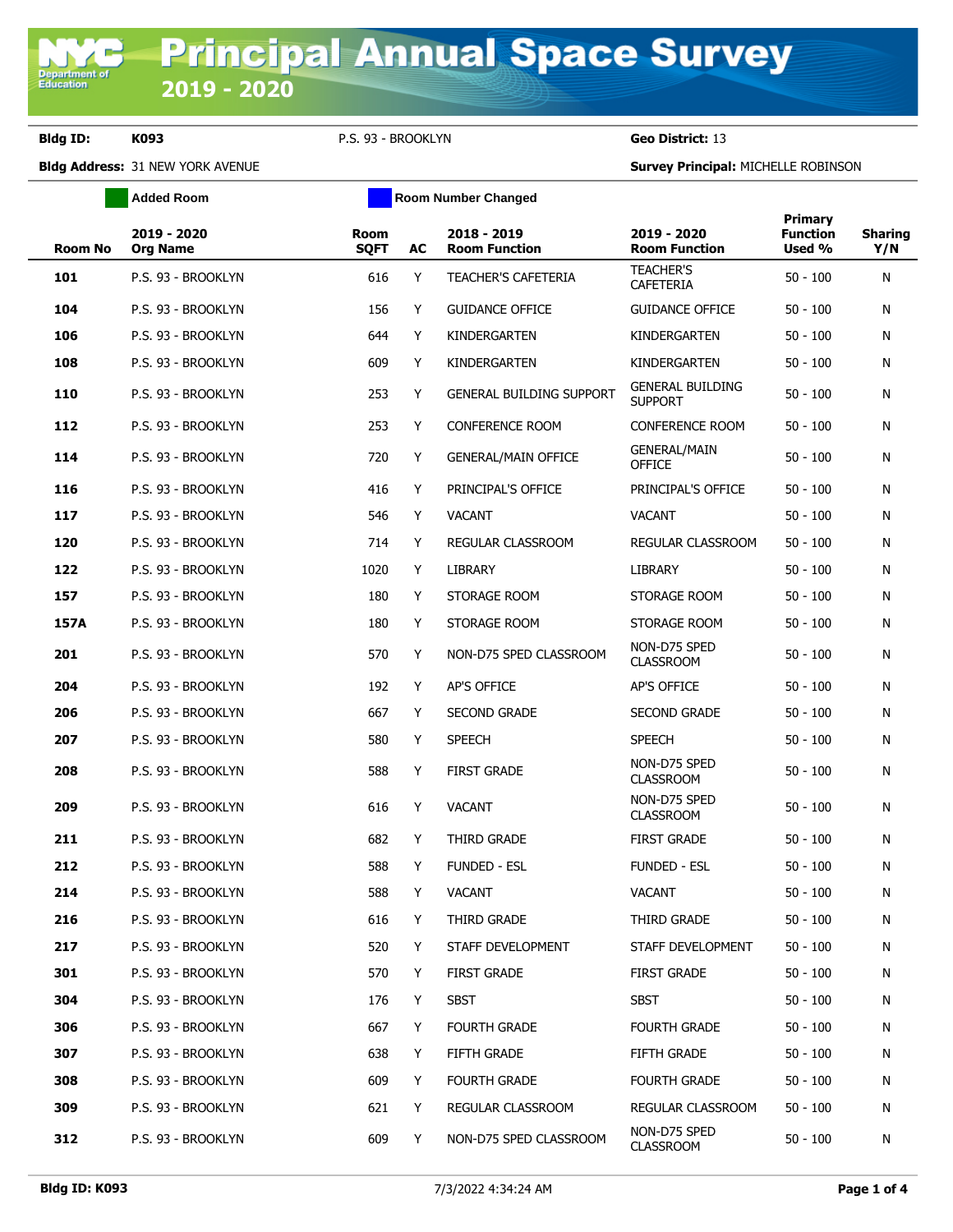**Bldg ID: K093** P.S. 93 - BROOKLYN **Geo District:** 13

**Added Room Room Room Number Changed** 

**Bldg Address:** 31 NEW YORK AVENUE **Survey Principal:** MICHELLE ROBINSON

| <b>Room No</b> | 2019 - 2020<br><b>Org Name</b> | Room<br><b>SQFT</b> | AC  | 2018 - 2019<br><b>Room Function</b> | 2019 - 2020<br><b>Room Function</b>       | Primary<br><b>Function</b><br>Used % | <b>Sharing</b><br>Y/N |
|----------------|--------------------------------|---------------------|-----|-------------------------------------|-------------------------------------------|--------------------------------------|-----------------------|
| 314            | P.S. 93 - BROOKLYN             | 616                 | Y   | <b>COMPUTER LAB</b>                 | COMPUTER LAB                              | $50 - 100$                           | N                     |
| 316            | P.S. 93 - BROOKLYN             | 638                 | Y   | WOOD/CARPENTRY SHOP                 | WOOD/CARPENTRY<br><b>SHOP</b>             | $50 - 100$                           | N                     |
| 317            | I.S. 301 - BROOKLYN            | 546                 | Y   | <b>VACANT</b>                       | <b>SOCIAL</b><br>WORKER/COUNSELOR         | $50 - 100$                           | N                     |
| 401            | I.S. 301 - BROOKLYN            | 551                 | Y   | <b>VACANT</b>                       | REGULAR CLASSROOM<br>- MS GRADES          | $50 - 100$                           | N                     |
| 404            | P.S. 93 - BROOKLYN             | 143                 | Y   | <b>AP'S OFFICE</b>                  | AP'S OFFICE                               | $50 - 100$                           | N                     |
| 406            | I.S. 301 - BROOKLYN            | 667                 | Y   | <b>VACANT</b>                       | PRINCIPAL'S OFFICE                        | $50 - 100$                           | N                     |
| 407            | I.S. 301 - BROOKLYN            | 616                 | Y   | <b>VACANT</b>                       | REGULAR CLASSROOM<br>- MS GRADES          | $50 - 100$                           | N                     |
| 408            | I.S. 301 - BROOKLYN            | 609                 | Y   | <b>VACANT</b>                       | REGULAR CLASSROOM<br>- MS GRADES          | $50 - 100$                           | N                     |
| 409            | I.S. 301 - BROOKLYN            | 616                 | Y   | <b>VACANT</b>                       | REGULAR CLASSROOM<br>- MS GRADES          | $50 - 100$                           | N                     |
| 411            | I.S. 301 - BROOKLYN            | 651                 | Y   | <b>VACANT</b>                       | REGULAR CLASSROOM<br>- MS GRADES          | $50 - 100$                           | N                     |
| 412            | I.S. 301 - BROOKLYN            | 588                 | Y   | <b>VACANT</b>                       | REGULAR CLASSROOM<br>- MS GRADES          | $50 - 100$                           | N                     |
| 414            | I.S. 301 - BROOKLYN            | 609                 | Y   | <b>VACANT</b>                       | REGULAR CLASSROOM<br>- MS GRADES          | $50 - 100$                           | N                     |
| 416            | I.S. 301 - BROOKLYN            | 638                 | Y   | <b>VACANT</b>                       | <b>GENERAL/MAIN</b><br><b>OFFICE</b>      | $50 - 100$                           | N                     |
| 417            | I.S. 301 - BROOKLYN            | 572                 | Y   | <b>VACANT</b>                       | REGULAR CLASSROOM<br>- MS GRADES          | $50 - 100$                           | N                     |
| <b>AUD</b>     | P.S. 93 - BROOKLYN             | 5520                | Y   | <b>AUDITORIUM</b>                   | <b>AUDITORIUM</b>                         | $50 - 100$                           | N                     |
| <b>B10</b>     | P.S. 93 - BROOKLYN             | 225                 | Y   | STORAGE ROOM                        | STORAGE ROOM                              | $50 - 100$                           | N                     |
| <b>B11</b>     | P.S. 93 - BROOKLYN             | 168                 | Y   | STORAGE ROOM                        | STORAGE ROOM                              | $50 - 100$                           | N                     |
| <b>B12-MR</b>  | P.S. 93 - BROOKLYN             | 165                 | Y   | GENERAL BUILDING SUPPORT            | <b>GENERAL BUILDING</b><br><b>SUPPORT</b> | $50 - 100$                           | N                     |
| <b>B13-BR</b>  | P.S. 93 - BROOKLYN             | 2756                | Y   | <b>GENERAL BUILDING SUPPORT</b>     | <b>GENERAL BUILDING</b><br><b>SUPPORT</b> | $50 - 100$                           | N                     |
| <b>B15</b>     | P.S. 93 - BROOKLYN             | 280                 | Y - | PRE-K FAMILY ROOM                   | PRE-K FAMILY ROOM                         | $50 - 100$                           | N                     |
| B19            | P.S. 93 - BROOKLYN             | 3780                | Y   | <b>GYMNASIUM</b>                    | GYMNASIUM                                 | $50 - 100$                           | N                     |
| <b>B19A</b>    | P.S. 93 - BROOKLYN             | 99                  | Y   | STORAGE ROOM                        | STORAGE ROOM                              | $50 - 100$                           | N                     |
| <b>B19B</b>    | P.S. 93 - BROOKLYN             | 180                 | Y   | STORAGE ROOM                        | STORAGE ROOM                              | $50 - 100$                           | N                     |
| <b>B19C</b>    | P.S. 93 - BROOKLYN             | 168                 | Y   | OTHER OFFICE                        | OTHER OFFICE                              | $50 - 100$                           | N                     |
| <b>B20</b>     | P.S. 93 - BROOKLYN             | 714                 | Y   | <b>SETSS</b>                        | REGULAR CLASSROOM                         | $50 - 100$                           | N                     |
| <b>B22</b>     | P.S. 93 - BROOKLYN             | 792                 | Y   | PRE-K FULL DAY                      | PRE-K FULL DAY                            | $50 - 100$                           | N                     |
| B24            | P.S. 93 - BROOKLYN             | 888                 | Y   | MUSIC ROOM                          | MUSIC ROOM                                | $50 - 100$                           | N                     |
| <b>B26</b>     | P.S. 93 - BROOKLYN             | 960                 | Y   | PRE-K FULL DAY                      | PRE-K FULL DAY                            | $50 - 100$                           | N                     |
| <b>B27</b>     | P.S. 93 - BROOKLYN             | 90                  | Y   | STORAGE ROOM                        | STORAGE ROOM                              | $50 - 100$                           | N                     |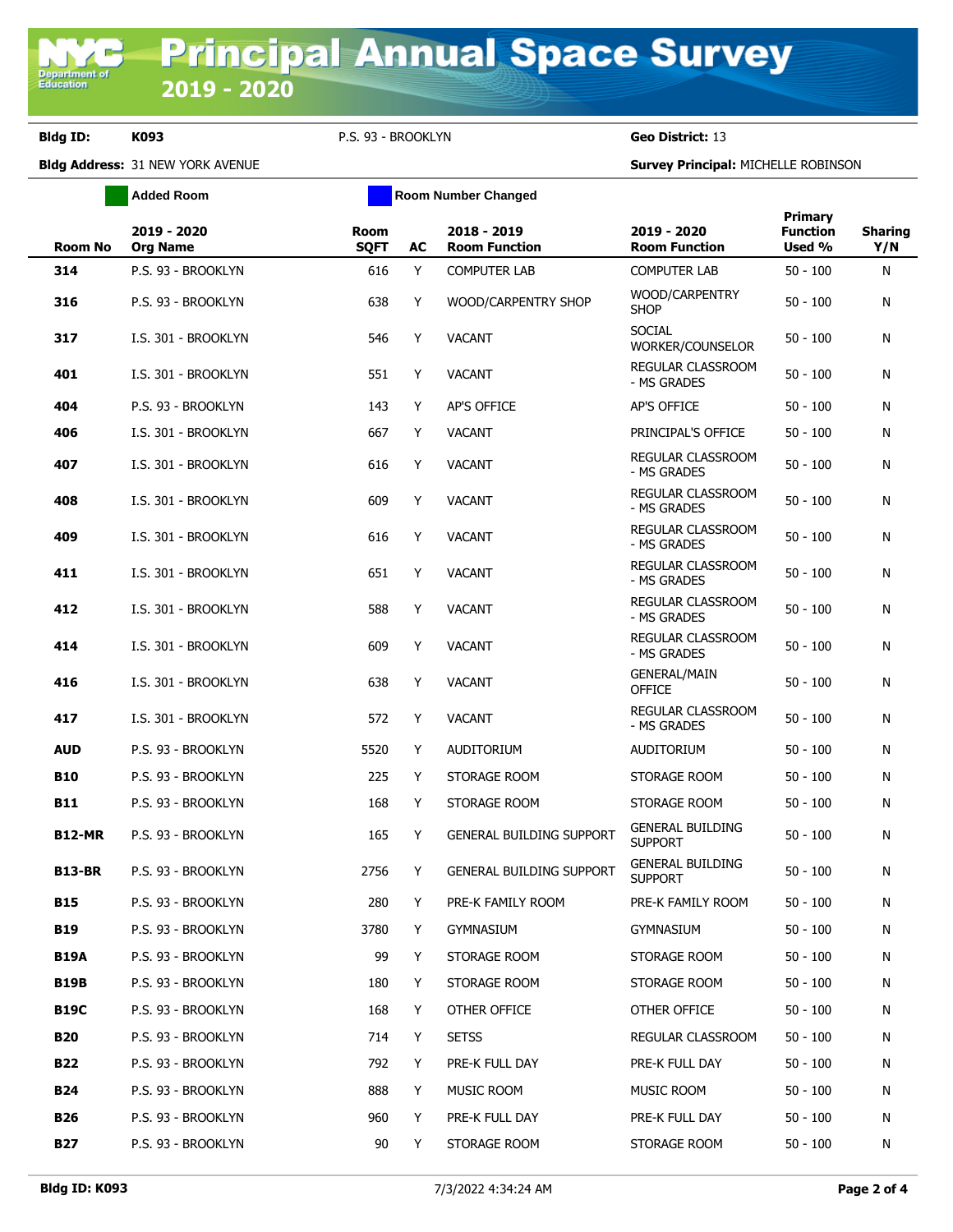**Department of**<br>Education

**Bldg ID: K093** P.S. 93 - BROOKLYN **Geo District:** 13

**Bldg Address:** 31 NEW YORK AVENUE **Survey Principal:** MICHELLE ROBINSON

|               | <b>Added Room</b>                                                                                                                                                                                                                                                                                                            | <b>Room Number Changed</b> |     |                                     |                                           |                                             |                       |
|---------------|------------------------------------------------------------------------------------------------------------------------------------------------------------------------------------------------------------------------------------------------------------------------------------------------------------------------------|----------------------------|-----|-------------------------------------|-------------------------------------------|---------------------------------------------|-----------------------|
| Room No       | 2019 - 2020<br><b>Org Name</b>                                                                                                                                                                                                                                                                                               | <b>Room</b><br><b>SQFT</b> | AC. | 2018 - 2019<br><b>Room Function</b> | 2019 - 2020<br><b>Room Function</b>       | <b>Primary</b><br><b>Function</b><br>Used % | <b>Sharing</b><br>Y/N |
| <b>B37-MR</b> | P.S. 93 - BROOKLYN                                                                                                                                                                                                                                                                                                           | 140                        | Υ   | <b>GENERAL BUILDING SUPPORT</b>     | <b>GENERAL BUILDING</b><br><b>SUPPORT</b> | $50 - 100$                                  | N                     |
| <b>B5</b>     | P.S. 93 - BROOKLYN                                                                                                                                                                                                                                                                                                           | 361                        | Υ   | NURSE/MEDICAL SUITE                 | NURSE/MEDICAL<br><b>SUITE</b>             | $50 - 100$                                  | N                     |
| <b>B7</b>     | P.S. 93 - BROOKLYN                                                                                                                                                                                                                                                                                                           | 646                        | Υ   | <b>KITCHEN</b>                      | <b>KITCHEN</b>                            | $50 - 100$                                  | N                     |
| <b>B-CAFE</b> | P.S. 93 - BROOKLYN                                                                                                                                                                                                                                                                                                           | 3717                       | Y   | STUDENT CAFETERIA                   | STUDENT CAFETERIA                         | $50 - 100$                                  | N                     |
| STO-1         | P.S. 93 - BROOKLYN                                                                                                                                                                                                                                                                                                           | 60                         | Υ   | STORAGE ROOM                        | STORAGE ROOM                              | $50 - 100$                                  | Ν                     |
| 311           | <b>COMMUNITY BASED</b><br>ORGANIZATION - BROOKLYN                                                                                                                                                                                                                                                                            | 682                        | Y   |                                     | <b>OTHER</b><br>ORGANIZATION              |                                             | N                     |
|               | How many hallway bathrooms for students are there in your building?                                                                                                                                                                                                                                                          |                            | 8   |                                     |                                           |                                             |                       |
|               | Are any of the student bathrooms being shared by multiple schools?<br>Are all the student bathrooms open throughout the day?<br>Please identify the number of non-instructional spaces, not reported above, being used for<br>instructional purposes, academic intervention services, or therapeutic or counseling services: |                            |     |                                     |                                           | Y                                           |                       |
|               |                                                                                                                                                                                                                                                                                                                              |                            |     |                                     |                                           | Y                                           |                       |
|               |                                                                                                                                                                                                                                                                                                                              |                            |     |                                     |                                           | 3                                           |                       |
|               | Are any of those non-instructional spaces being shared?                                                                                                                                                                                                                                                                      |                            |     |                                     |                                           |                                             |                       |